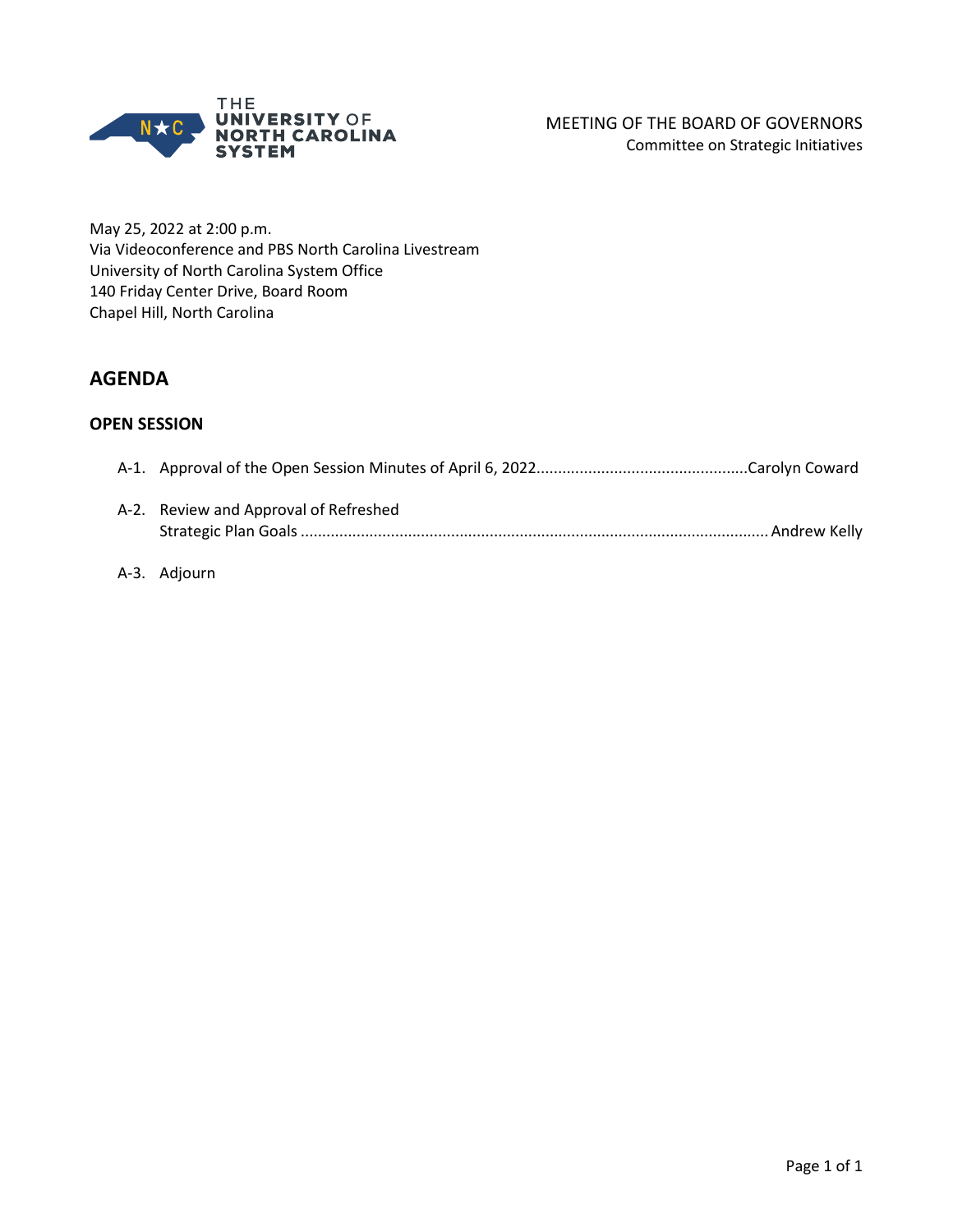

# **DRAFT MINUTES**

April 6, 2022 at 10:30 a.m.  Via Videoconference and PBS North Carolina Livestream Western Carolina University, A.K. Hinds Center Multipurpose Room Cullowhee, North Carolina 

This meeting of the Strategic Initiatives Committee was presided over by Chair Carolyn Coward. The following committee members, constituting a quorum, were also present in person or by phone: J. Alex Mitchell, Lee Roberts, Ray Palma, and David Powers.

Anna Spangler Nelson and Michael Williford were absent.

Chancellors participating were Kelli Brown and Brian Cole.

Staff members present included Dr. Andrew Kelly and others from the UNC System Office.

#### **1. Approval of the Minutes of January 19, 2022 (Item A-1)**

**MOTION:** Resolved, that the Committee on Strategic Initiatives approve the open session minutes of January 19, 2022.

**Motion**: Alex Mitchell **Motion carried**

#### **2. Project Kitty Hawk Update (Item A-2)**

Chair Coward invited Dr. Wil Zemp, CEO of Project Kitty Hawk, Inc., to give an update on the status of the organization.

Dr. Zemp gave brief remarks about the status of the Project Kitty Hawk organization.

#### **3. Strategic Plan Refresh Update (A-3)**

Chair Coward invited Dr. Kelly to present an update on the strategic plan refresh process.

Dr. Kelly presented on the strategic plan update and refresh.

#### **4. Adjourn**

There being no further business and without objection, the meeting adjourned at 11:26 a.m.

Lee Roberts, Secretary

\_\_\_\_\_\_\_\_\_\_\_\_\_\_\_\_\_\_\_\_\_\_\_\_\_\_\_\_\_\_\_\_\_\_\_\_\_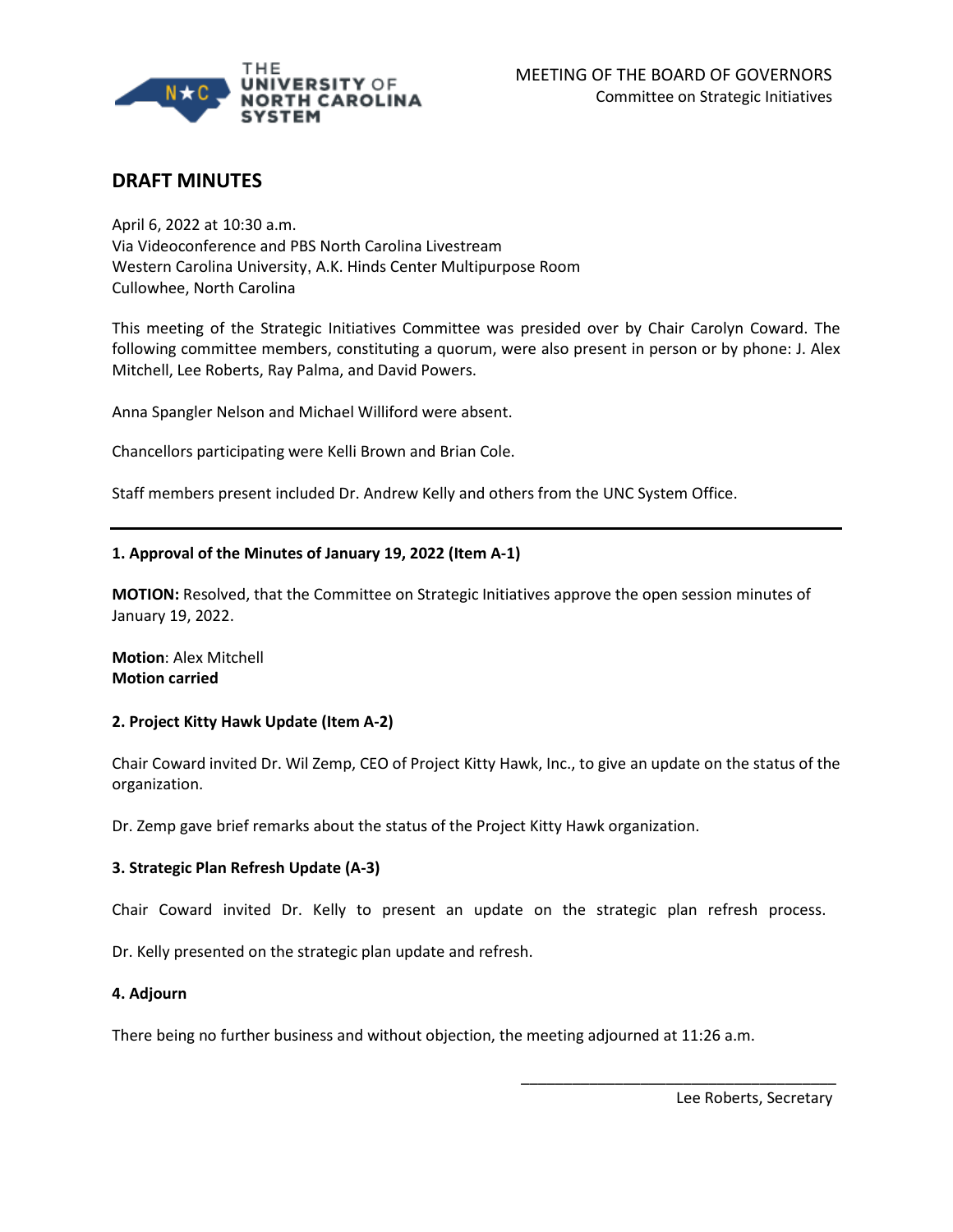

# **AGENDA ITEM**

|                | A-2. Review and Approval of Refreshed |                                                                                                                                                                                                                                                                                                                                                                                                                                                                                                                                                                                                                                          |
|----------------|---------------------------------------|------------------------------------------------------------------------------------------------------------------------------------------------------------------------------------------------------------------------------------------------------------------------------------------------------------------------------------------------------------------------------------------------------------------------------------------------------------------------------------------------------------------------------------------------------------------------------------------------------------------------------------------|
|                | Situation:                            | In January 2017, the Board of Governors passed the University of North Carolina<br>System's Strategic Plan, Higher Expectations. The plan outlines robust goals<br>focused on access, affordability, student success, and economic impact across the<br>System. The plan has entered its last year (2021-22). Over the past four months,<br>System Office staff have led a process to refresh the strategic plan's goals and<br>metrics under the five themes. The goals, metrics, and targets are now ready for<br>approval.                                                                                                            |
|                | <b>Background:</b>                    | The current Strategic Plan spells out goals and metrics related to five key themes:<br>access, affordability and efficiency, student success, economic impact and<br>community engagement, and excellent and diverse institutions. After the plan<br>was passed, the System Office established performance agreements with each<br>constituent institution that outlined institution-specific goals and metrics. The<br>2021-22 academic year is the final year of the current plan.                                                                                                                                                     |
|                |                                       | Over the course of 2022, the president and System Office staff have undertaken<br>an effort to "refresh" the current plan so as to align the goals and metrics under<br>each of the five themes with current priorities and initiatives. The refresh process<br>has included virtual town halls at each constituent institution, a Systemwide<br>survey, meetings with university stakeholders, and analysis of data to gather<br>perspectives and ideas for new goals and metrics. The resulting refreshed plan<br>reflects current Board of Governors priorities, campus-level feedback and<br>suggestions, and projected state needs. |
|                | Assessment:                           | The Committee on Strategic Initiatives will review and vote on the refreshed<br>goals, metrics, and targets.                                                                                                                                                                                                                                                                                                                                                                                                                                                                                                                             |
| <b>Action:</b> |                                       | This item requires a vote by the committee and a vote by the full Board of                                                                                                                                                                                                                                                                                                                                                                                                                                                                                                                                                               |

Governors.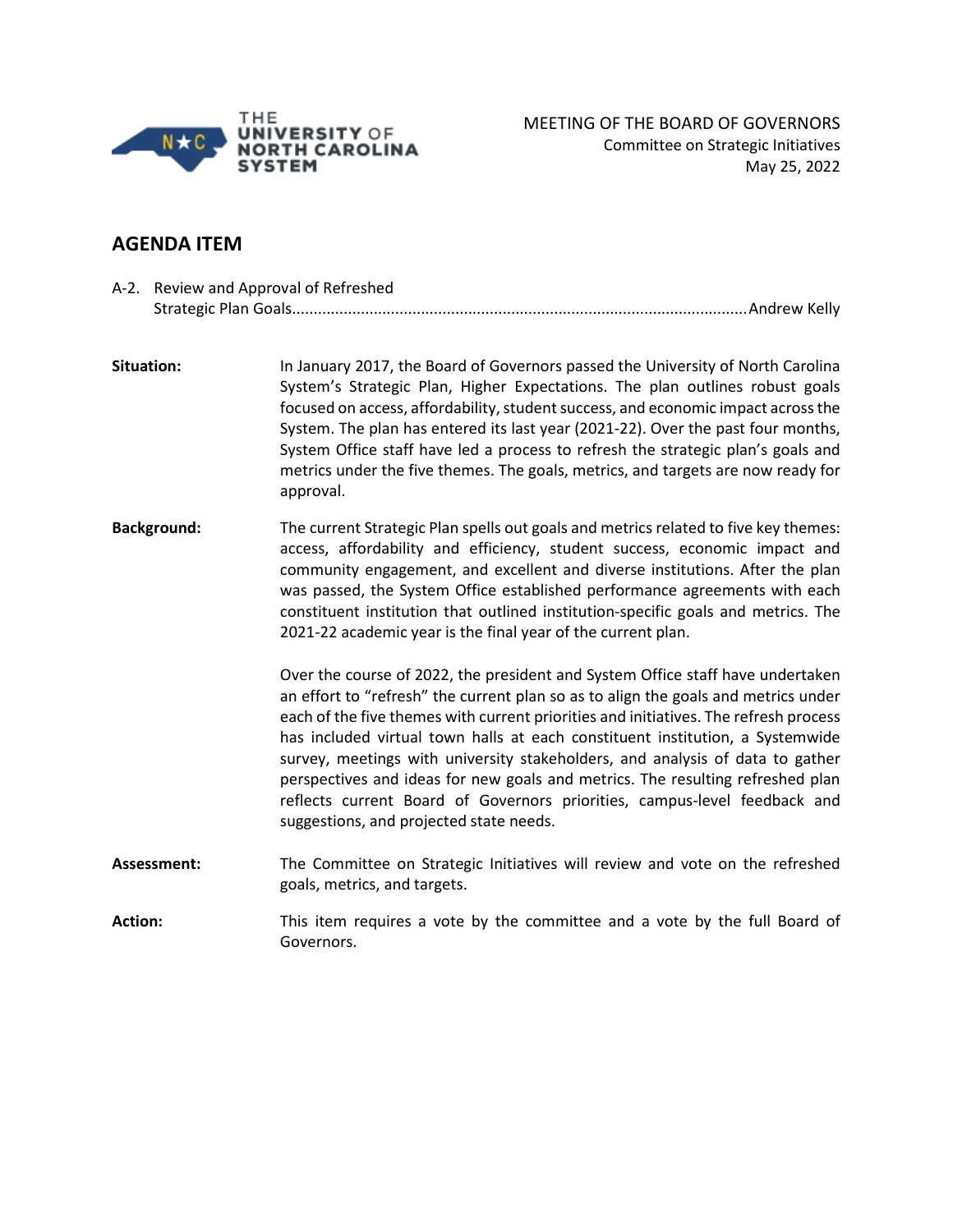

#### **PROPOSED GOALS FOR THE STRATEGIC PLAN REFRESH**

# **THEME 1: ACCESS**

**Definition:** Access is the opportunity for all North Carolinians who are prepared for the associated rigorous learning experiences to pursue a university education. Providing North Carolinians access and encouragement to pursue higher education is not confined solely to helping students gain admittance to college. It also includes:

- Providing multiple access points into the University, such as pathways for transfer students and availability of online courses.
- Offering academic, financial, cultural, and other knowledge-based services to help all students but particularly those who are underserved for any reason—aspire to, enroll in, and graduate from institutions that match their interests and capabilities.

#### **Goal 1: Increase Access for Underserved Populations**

*Metrics:*

#### **Increase adult learner enrollment (Baseline: 24,928). [1](#page-3-0)**

- o **Target:** By Fall 2027, the UNC System will increase the number of adult learners to 45,000 students.
- o **Stretch:** By Fall 2027, the UNC System will increase the number of adult learners to 50,000 students.

Rationale: The North Carolina General Assembly has set an ambitious college attainment goal for two million North Carolinians between the ages of 25 and 44 to complete a postsecondary degree or credential by 2030. If current trends hold, the state will come up about 400,000 graduates short. Continued work to improve access and success among traditional age students (18-24) is critical, but to meet the attainment goal, our state must do more to serve adult learners who have not yet completed a degree. There are more than one million adults between the ages of 25 and 64 with some college but no degree in North Carolina, many of whom are turning to out-of-state online universities to complete their education. With the launch of Project Kitty Hawk, the UNC System will be better equipped to serve these students and will aim for the ambitious goal of serving an additional 20 –25,000 adult learners over the next five years.

<span id="page-3-0"></span><sup>1</sup> **Adult learner enrollment**: Fall Headcount of in-state, and out-of-state, degree seeking, and non-degree-seeking, undergraduate students age 25+ at the start of the current term.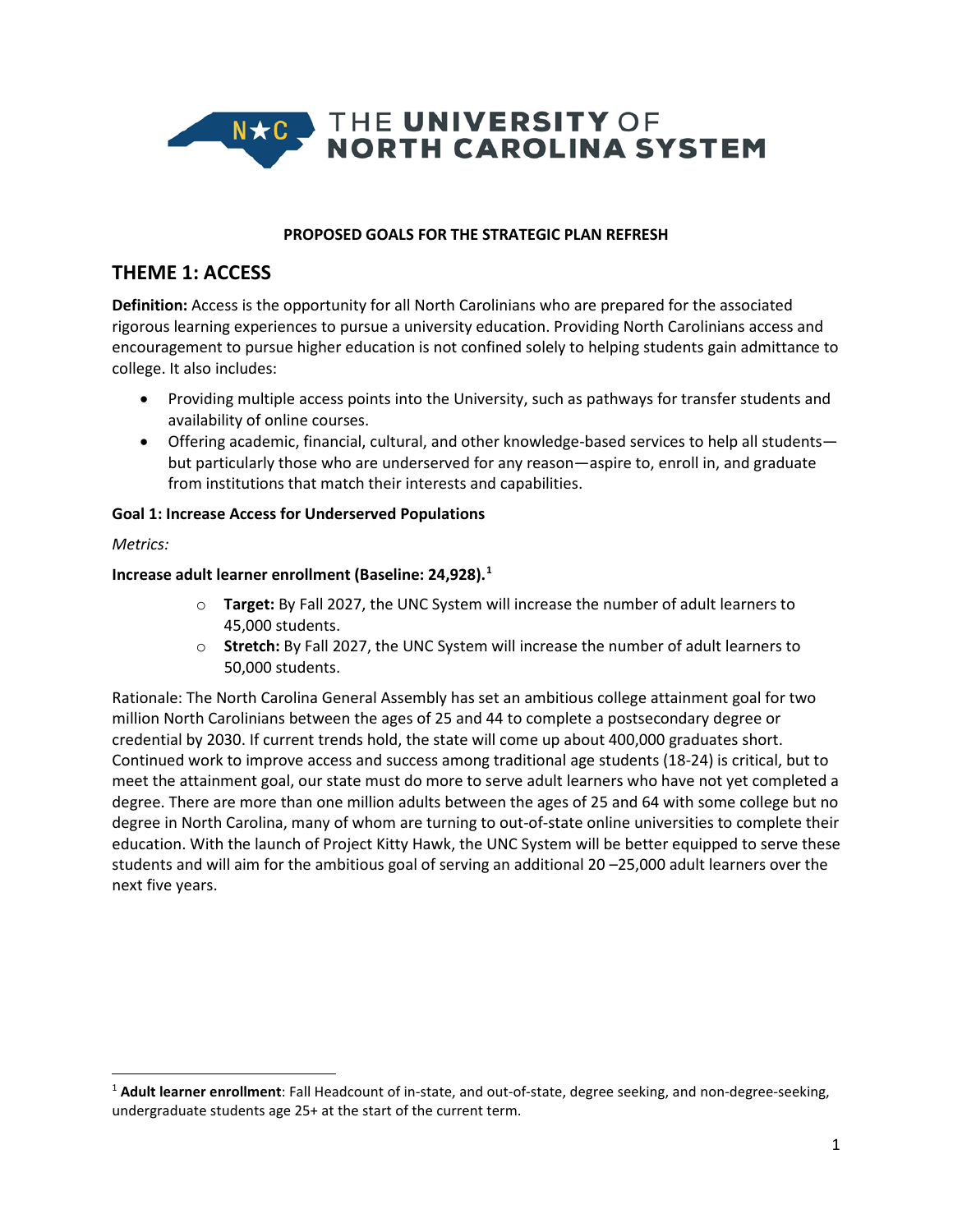### **Increase military-affiliated enrollment (Baseline: 20,455). [2](#page-4-0)**

- o **Target:** By Fall 2027, the UNC System will increase the number of military-affiliated students to 25,000 students.
- o **Stretch:** By Fall 2027, the UNC System will increase the number of military-affiliated students to 30,000 students.

Rationale: The Committee on Military and Public Affairs has documented that military-affiliated students (active duty, veterans, and spouses and dependents) are a major asset to the state of North Carolina and the UNC System. While military-affiliated student enrollment has increased 6.5 percent over the last three years (an increase of 1,251 students), there are substantial numbers of individuals who are either not enrolled or are enrolled online with out-of-state universities and would benefit from the educational opportunities that the UNC System has to offer. With the launch of Project Kitty Hawk, closer partnerships with military installations, and increased outreach by our universities, the System can expand the number of military-affiliated students served by 22 percent or more.

## **Increase undergraduate enrollments of students from underserved counties (Baseline: 69,034).[3](#page-4-1)**

- o **Target:** By Fall 2027, the UNC System will increase the number of first-time and transfer students from underserved counties to 73,000 students.
- o **Stretch:** By Fall 2027, the UNC System will increase the number of first-time and transfer students from underserved counties to 75,000 students.

Rationale: Access to postsecondary opportunity is not equally distributed across our state and the System has spent the last five years working to increase enrollment and attainment of students from Tier 1 and Tier 2 counties (a proxy for "rural" counties). Campus leaders have suggested that the System refresh how it defines and measures geographic disparities in access and, given geographic trends, move away from a definition that is based primarily on county population. The System Office therefore proposes to classify counties based on college enrollment rates. Statewide data indicate that, among high school graduates from 2016-17, 61.5 percent of students enrolled in some postsecondary education within twelve months of graduating. Of North Carolina's 100 counties, 75 had collegeenrollment rates that were less than that statewide average. The good news is that undergraduate enrollment from these underserved counties has increased 2.3 percent over the past five years, mirroring population growth among residents between the ages of 18 and 44 in those counties (+2.1 percent between 2016 and 2020). The state demographer projects that the population of these counties will grow an additional 3.2 percent between 2022 and 2027. Therefore, aspiring to increase enrollments from these counties by ~6 percent or more will push the System to increase enrollment and attainment among students from those counties more than population growth alone.

<span id="page-4-0"></span><sup>2</sup> **Military affiliated enrollment**: Includes in-state and out-of-state, degree-seeking and non-degree-seeking, undergraduate and graduate students who are active duty, veterans, or national guard reserves and their spouses

<span id="page-4-1"></span>or dependents.<br><sup>3</sup> **Underserved Counties**: Counties with a postsecondary attendance rate below the North Carolina State Average (61.5%). *Source*: My Future NC. System Office will update the list of counties when new college-going data becomes available from the NC Department of Public Instruction in Summer 2022.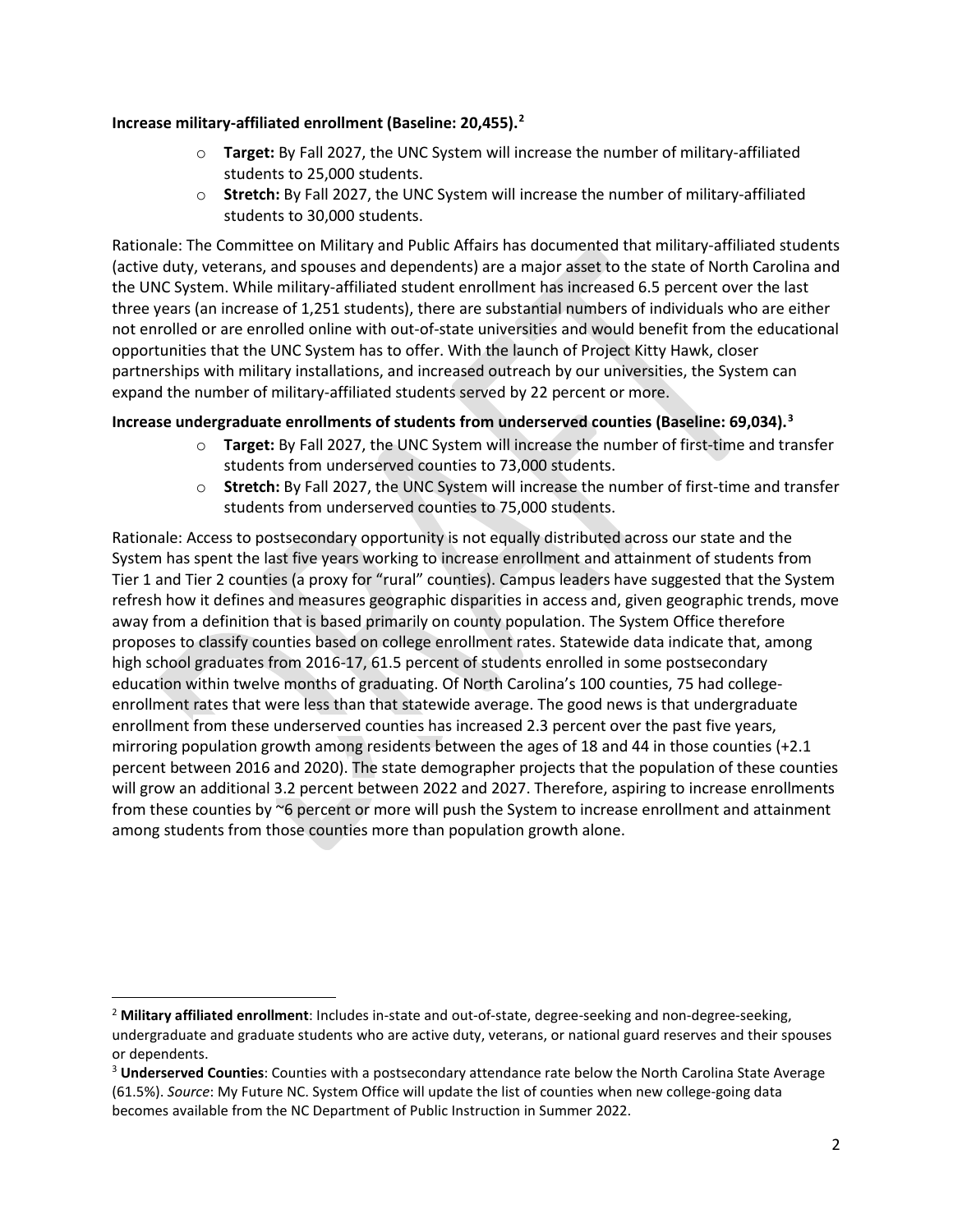# **THEME 2: STUDENT SUCCESS**

**Definition:** Student success is a combination of positive intellectual, personal, and social development facilitated by a high-quality university education. It includes:

- **The development of competencies critical and creative thinking, life-long learning,** technological mastery, resilience, effective communication, flexibility, and collaboration, among others — for meaningful engagement in 21st-century life.
- **The timely acquisition of a degree.**

### **Goal 2: Increase Undergraduate Student Success**

### *Metrics:*

**Increase the four-year graduation rate among first-time, full-time students (Baseline: 55.0%). [4](#page-5-0)**

- o **Target:** By 2026-27, increase the Systemwide four-year graduation rate to 61.5 percent (6.5 percentage point increase).
- o **Stretch:** By 2026-27, increase the Systemwide four-year graduation rate to 65.0 percent (10 percentage point increase).

Rationale: The System has made significant progress in increasing graduation rates under the current Strategic Plan, which focused on the five-year graduation rate. The goals that the Board of Governors has set for President Hans focus on increasing the four-year graduation rate. Therefore, what is proposed here represents an extension of the presidential goals, which were derived using national data on improvements in on-time graduation rates across public four-year universities. As a reminder, the Board adopted three-year goals for each university on key metrics, setting a *threshold* and *stretch* goal on each metric for each university. To generate the stretch goal above, System Office staff applied the growth rates used for the presidential *stretch* goals to the 2020-21 baseline and extended that growth through 2026-27 for each university. The target goal follows the same logic but extends the midpoint between the *threshold* and *stretch* goals to 2026-27 for each university. The stretch and target rates for 2026-27 were then calculated as a weighted average of those institution-level goals. For context, the system-wide four-year graduation rate increased 7 percentage points between 2016 and 2021.

## **Increase Undergraduate Degree Efficiency (Baseline: 24.9).[5](#page-5-1)**

- o **Target**: By 2026-27, increase Systemwide undergraduate degree efficiency to 25.8.
- o **Stretch**: By 2026-27, increase Systemwide undergraduate degree efficiency to 26.8.

Rationale: Undergraduate degree efficiency was included in the current strategic plan as a more holistic measure of student success than graduation rate, which captures the success of students beyond the first-time, full-time freshmen to include those who transfer into our System and complete a degree. It is also included in the goals set by the Board of Governors for President Hans. The proposed goals reflect an extension of those goals, which were derived using national data on undergraduate degree efficiency across public four-year universities. However, recent declines in North Carolina Community College System enrollment and the challenge of continuing to improve after years of steady growth imply that future increases may be more modest. Therefore, to set the proposed target goal above, System Office

<span id="page-5-0"></span><sup>4</sup> **Four-year Graduation Rate**: Includes first-time, full-time, bachelor's degree seeking students graduating from any US university. Rates based on the adjusted IPEDS cohort.

<span id="page-5-1"></span><sup>5</sup> **Degree Efficiency**: Measures the number of undergraduate credentials awarded per 100 Full-Time Equivalent (FTE) undergraduates. Credentials includes associate and baccalaureate degrees, and post-baccalaureate certificates.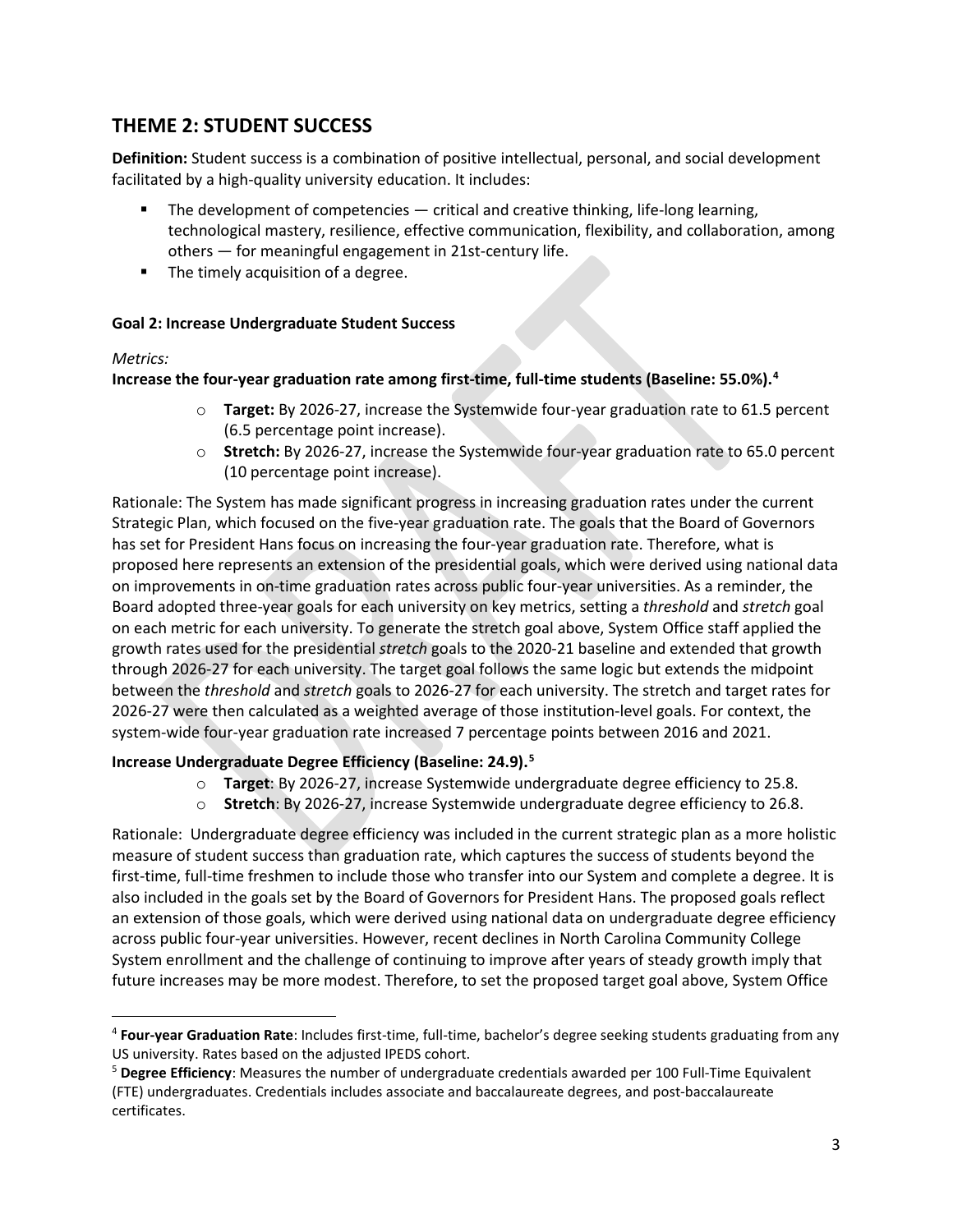staff applied the growth rate used for the Presidential *threshold* goals to the 2020-21 baseline and extended that growth through 2026-27 for each university. The stretch goal follows the same logic but extends the mid-point between the *threshold* and *stretch* goals through 2026-27. For context, the system-wide degree efficiency measure has increased by 1.7 degrees per 100 FTE since 2016-17.

## **Goal 3: Make Progress on Equity Gaps by Race/Ethnicity and Income**

*Metrics:*

# **Increase the four-year graduation rate for students of color, including Black or African American, Hispanic or Latino, Native American, and Two or More Races.**

Baseline graduation rate by subgroup: Black or African American: 39.1% Hispanic or Latino: 50.6% Native American<sup>[6](#page-6-0)</sup>: 37.3% Two or More Races: 48.9%

- o **Target**: By 2026-27, increase the four-year graduation rate of each subgroup by 6.5 percentage points.
- o **Stretch**: By 2026-27, increase the four-year graduation rate of each subgroup by 10.0 percentage points.

Rationale: The Board of Governors' Racial Equity Task Force found that System progress on measures of student success can mask stubborn disparities in success across demographic groups. The good news is that student success rates have increased across demographic groups. But gaps remain. Like the last plan, and per the recommendations of the task force, the proposed refresh will set goals and disaggregate data on student success across groups of students whose completion rates have historically lagged Systemwide averages. The proposed target goal above mirrors the target level of overall improvement on the four-year graduation rate (+6.5 percentage points), while the stretch goal would result in considerable progress toward narrowing the current gap between students of color and their peers.

## **Increase the four-year graduation rate for Pell Grant recipients (Baseline: 43.0%).**

- o **Target**: By 2026-27, increase the four-year graduation rate for Pell Grant recipients by 6.5 percentage points.
- o **Stretch:** By 2026-27, increase the four-year graduation rate for Pell Grant recipients by 10 percentage points.

Rationale: Low-income students complete college at lower rates than their more affluent peers. Thanks to affordable tuition and fees and student support, under the existing strategic plan the UNC System increased the number of Pell Grant recipients that completed a bachelor's degree by 10.2 percent, but completion rates among Pell Grant recipients still lag the System average. The target goal above mirrors the target level of overall improvement on the four-year graduation rate (+6.5 percentage points), while the stretch goal would narrow the current gap between Pell-recipients and non-Pell recipients by half (+10 percentage points).

<span id="page-6-0"></span><sup>&</sup>lt;sup>6</sup> Referred to as American Indian or Alaska Native on UNC System Dashboards and federal IPEDS reporting.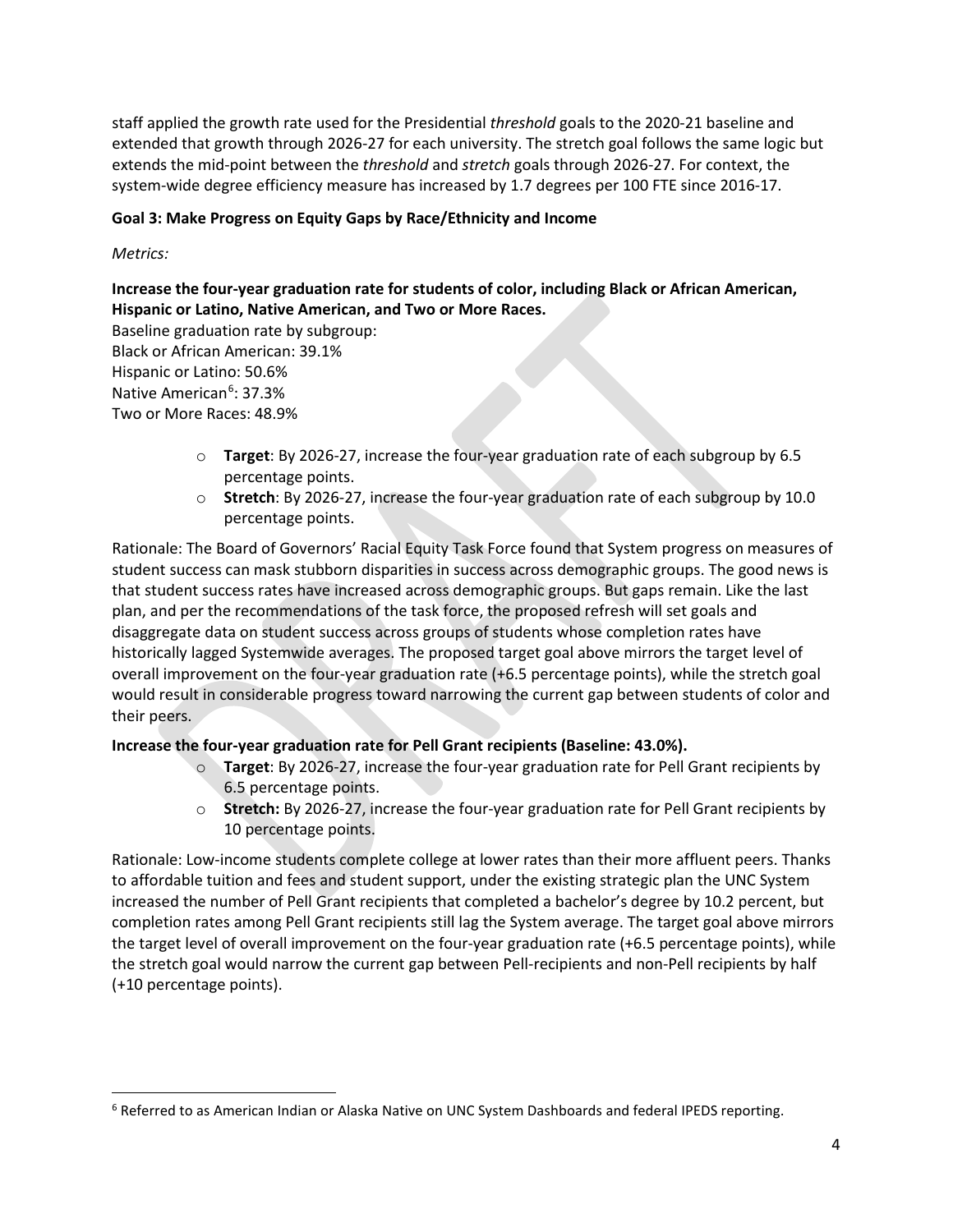#### **Goal 4: Increase Graduate Student Success**

#### *Metrics*

#### **Increase Master's Degree Efficiency (Baseline 56.2, 3-year average)**

- o **Target**: By 2026-27, increase master's degree efficiency to 60.0.
- o **Stretch**: By 2026-27, increase master's degree efficiency to 61.0.

#### **Increase Research Doctoral Degree Efficiency: (Baseline: 27.3, 3-year average)**

- o **Target**: By 2026-27, increase research doctoral degree efficiency to 29.0.
- o **Stretch**: By 2026-27, increase research doctoral degree efficiency 30.0.

Rationale: A consistent theme emerged from campus town halls and affinity group meetings: the refreshed strategic plan should more clearly acknowledge the important contribution that graduate education and graduate students make to the UNC System and its impact on the state. Some speakers specifically highlighted the need to focus on graduate student success and associated topics like student wellness. The System has not historically measured graduate student success systematically but would propose including a measure of graduate degree efficiency—the number of credentials awarded per 100 FTE graduate students—in the refreshed strategic plan. The proposed measure will be disaggregated across master's degrees and Research Doctorates, given their different lengths. The baseline data above reflect a three-year average to account for the latest year, which was an outlier. The target and stretch goal reflect increases of 1 percent (target) to 1.5 percent (stretch) per year through 2026-27.

### **Goal 5: Improve Student Mental Health**

#### *Metrics*

## **By Spring 2027, all institutions will have participated in the Healthy Minds Survey and shall develop campus-level goals and strategies based on survey findings.**

Rationale: The System has made student mental health a priority, investing in shared telehealth services and successfully soliciting funding from the Governor's Emergency Education Relief (GEER) fund to expand capacity and training. One of the limitations in understanding the scope of the challenge and our ability to measure improvement is the lack of systematic data on the incidence of student mental health concerns. The proposed goal would call on each institution in the System to participate at least once in the Healthy Minds Survey, an annual study of student mental health on college campuses run by the Healthy Minds Network, a team of university-based economics and public health researchers. Collecting these data will enable universities to identify specific challenges and set goals for improvement.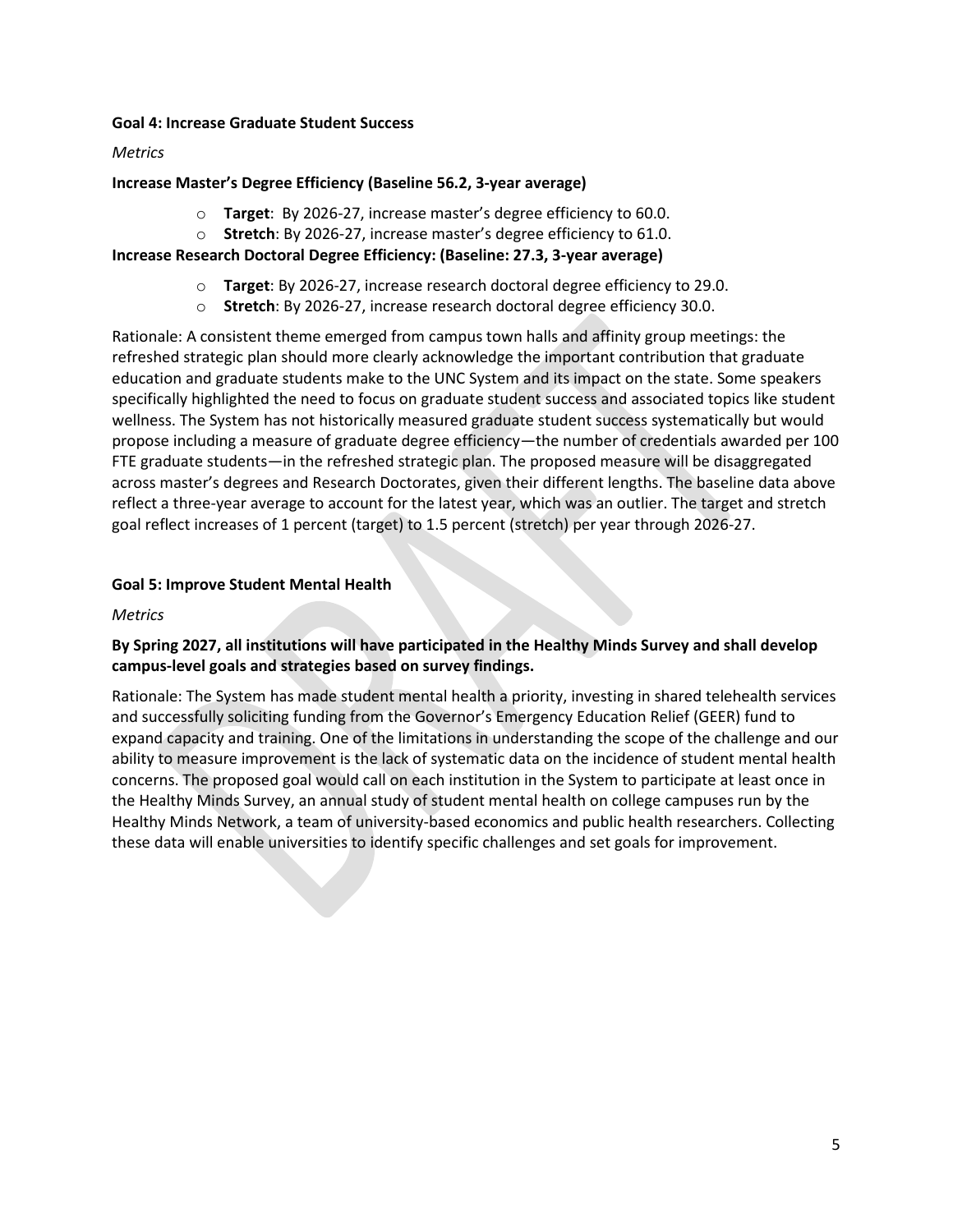# **THEME 3: AFFORDABILITY AND EFFICIENCY**

**Definition:** Article IX, Section 9 of the North Carolina State Constitution requires that "The General Assembly shall provide that the benefits of The University of North Carolina and other public institutions of higher education, as far as practicable, be extended to the people of the State free of expense." That constitutional mandate encourages a working compact among the state's elected officials, taxpayers, and UNC System to deliver the System's multifaceted mission at the highest levels of quality and in a cost-effective manner, without regard to a student's ability to pay.

## **Goal 6: Increase Affordability**

*Metrics:*

## **Limit or reduce average federal student loan debt at graduation among first-time students that complete a bachelor's degree (Baseline: \$12,788). [7](#page-8-0)**

- o **Target**: Limit increases over baseline to the inflation rate (CPI)
- o **Stretch**: By 2026-27, reduce debt at graduation by 12.5 percent compared to inflationadjusted baseline

Rationale: The System has made significant progress in reducing average debt at graduation among firsttime students, and this metric is included in the goals set for the President by the Board of Governors. The proposed target and stretch are an extension of those goals, though they acknowledge the potential for inflation-driven increases in components of costs of attendance (i.e., food, housing, transportation) to increase borrowing over the course of the refreshed strategic plan. Therefore, using 2020-21 as the baseline, the target goal above calls for limiting increases in the cumulative federal student loan debt for first-time freshmen to the rate of inflation each year. The stretch goal calls on the System to outperform inflation by reducing cumulative federal loan debt at graduation by 12.5% after accounting for inflation. For context, the average cumulative debt load at graduation for first-time students declined about 20 percent in real terms between 2016 and 2021 (-12.5% in nominal terms).

# **Limit or reduce average federal student loan debt at graduation among transfer students that complete a bachelor's degree (Baseline: \$11,377). [8](#page-8-1)**

- o **Target**: Limit increases over baseline to the inflation rate (CPI)
- o **Stretch**: By 2026-27, reduce debt at graduation by 12.5 percent compared to inflationadjusted baseline

Rationale: The System has made significant progress in reducing average debt at graduation among transfer students, and this metric is included in the goals set for the President by the Board of Governors. The proposed target and stretch are an extension of those goals, though they acknowledge the potential for inflation-driven increases in components of costs of attendance (i.e., food, housing, transportation) to increase borrowing over the course of the refreshed strategic plan. Therefore, using

<span id="page-8-0"></span><sup>7</sup> **First-time Student Average Debt**: Average cumulative federal loan debt of bachelor's degree completers in an academic year who started as in-state first-time students within the previous 10 years. Calculation of the mean includes non-borrowers (0's). Does not include Parent Plus loans or graduate students.

<span id="page-8-1"></span><sup>8</sup> **Transfer Student Average Debt**: Average cumulative federal loan debt of bachelor's degree completers at a UNC university in an academic year who started at the UNC university as an in-state transfer student from the UNC System or a North Carolina Community College, within the previous 10 years. Calculation of the mean includes non-borrowers (0's) and transfers from the UNC System or a North Carolina Community College. However, only counts federal student loan debt accumulated at the receiving institution. Does not include Parent Plus loans or graduate students.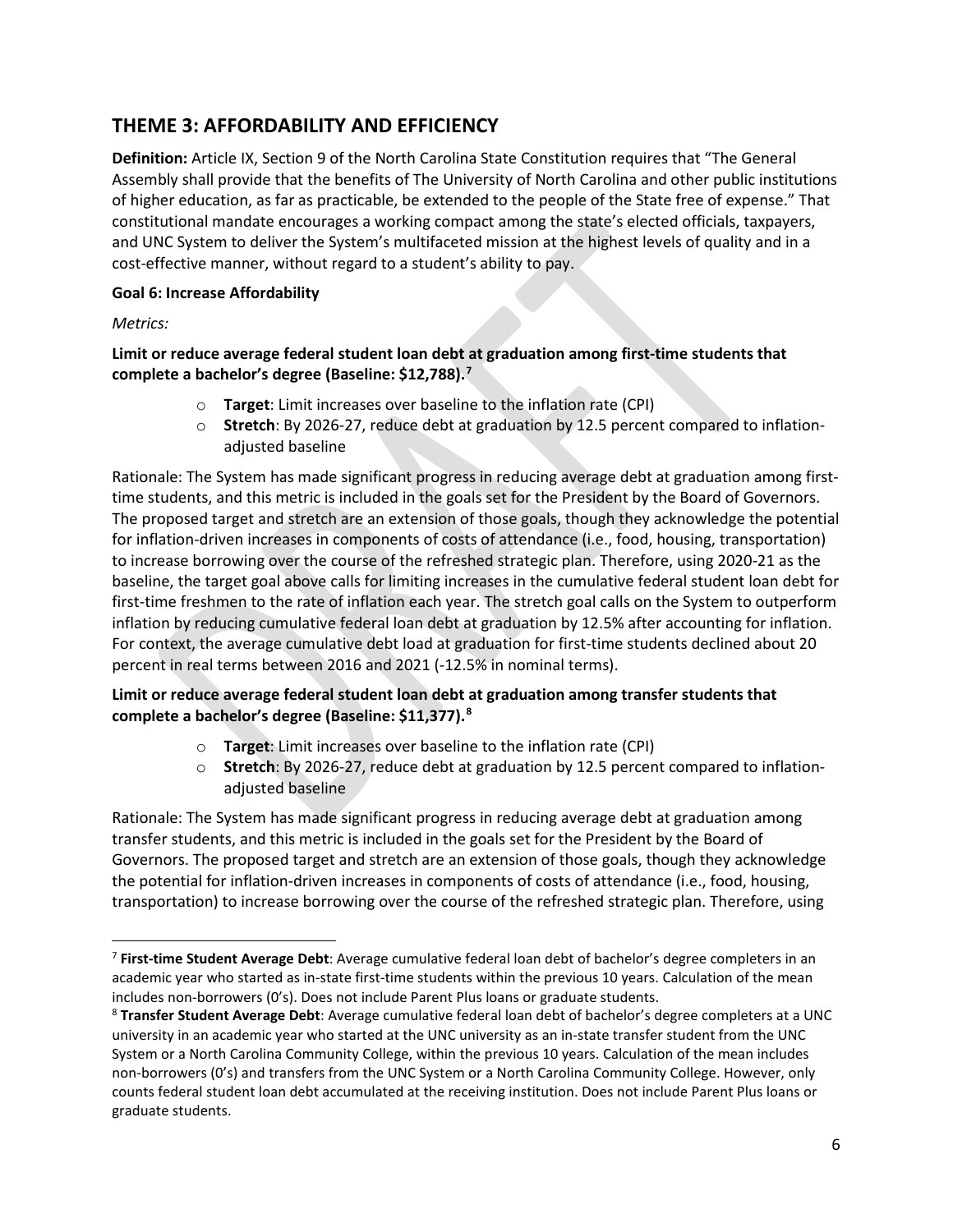2020-21 as the baseline, the target goal above calls for limiting increases in the cumulative federal student loan debt for first-time freshmen to the rate of inflation each year. The stretch goal calls on the System to outperform inflation by reducing cumulative federal student loan debt at graduation by 12.5% each year after accounting for inflation. For context, the average cumulative debt load at graduation for transfer students declined more than 25% in real terms between 2016 and 2021 (-18.6% in nominal terms).

# **Goal 7: Improve University Productivity**

*Metrics:*

# **Limit increases in education and related expenses per degree to inflation (Baseline: \$62,331). [9](#page-9-0)**

- o **Target**: Limit increases over baseline to the inflation rate (CPI minus food and energy)
- o **Stretch**: By 2026-27, reduce education and related expenses per degree by 12.0 percent compared to inflation-adjusted baseline.

Rationale: Education and Related Expenses per Degree measures the productivity of educational spending. The System and its constituent institutions can increase productivity by containing costs (the numerator) but can also do so by making investments that maximize persistence and timely degree completion, leading to increased numbers of graduates (the denominator). This metric is aligned with the goals set for the president by the Board of Governors, and the proposed target reflects an extension of those goals through 2026-27. The stretch goal calls on the System to reduce education and related expenses per degree by 12 percent after accounting for inflation.

<span id="page-9-0"></span><sup>9</sup> **Education & Related Expenses**: Measures the return on a universities financial investment as measured by output of degrees. Education and related expenses include total expenditures for instruction, student services, and an allocated portion of expenditures on academic and institutional support. Degrees count all completions including associate, baccalaureate, master's, and doctoral degrees, as well as post-baccalaureate and postmaster's certificates. More detail on the E&R metric can be found on the Finance Dashboard.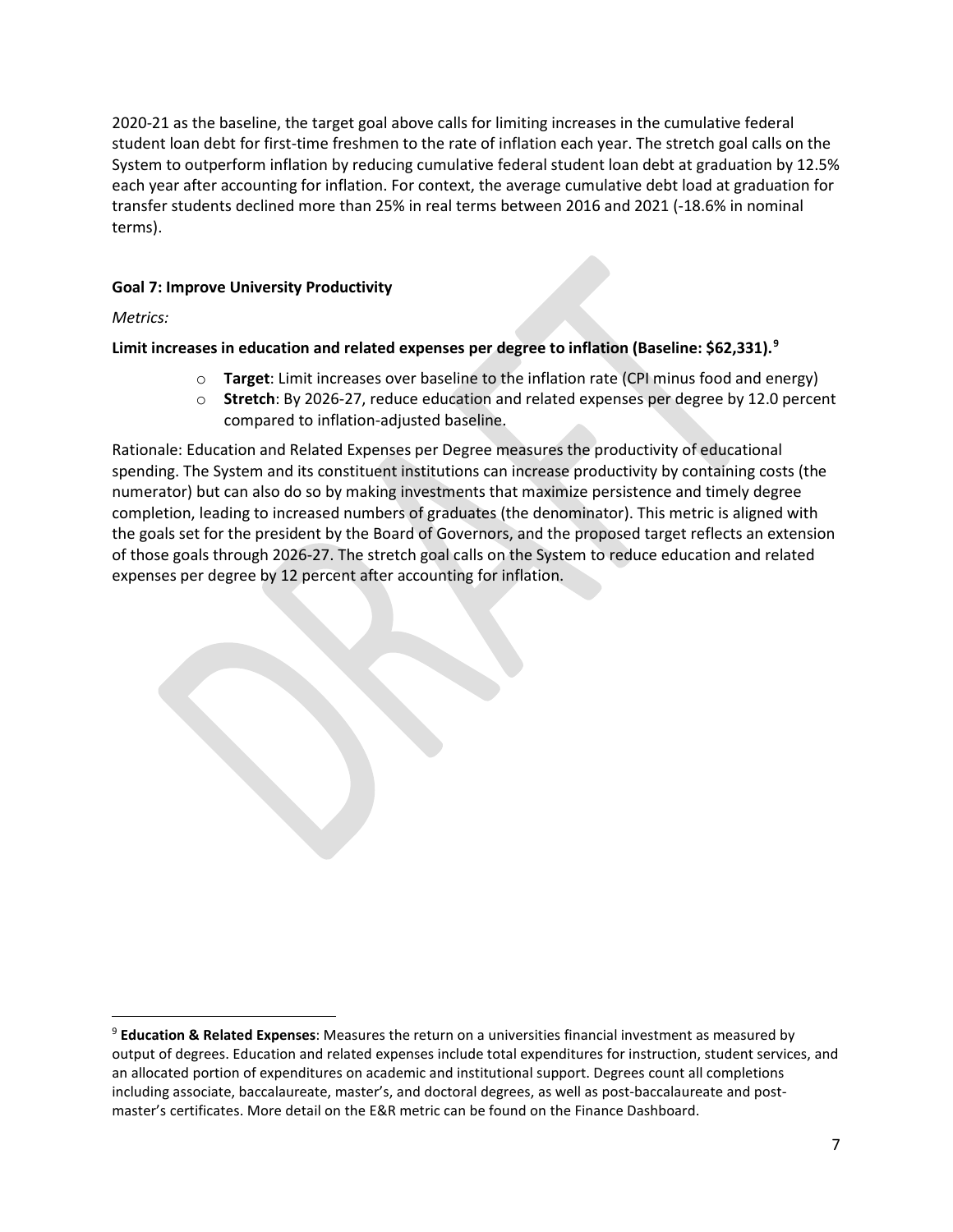# **THEME 4: ECONOMIC IMPACT AND COMMUNITY ENGAGEMENT**

**Definition:** Universities have sustained impact on state and regional economies through the students they attract and teach, the research they perform, the innovation they encourage, the people they employ, the services they offer, and the partnerships they build with their communities and across the world. The University can enhance economic impact and community engagement by preparing graduates to be well-rounded citizens and lifelong learners to meet the state's long-term needs; improving quality of life; investing in foundational research; speeding the discovery, application, and translation of research; and deepening sustained partnerships that strengthen local communities and the state's economy.

### **Goal 8: Increase the University System's Contribution to the State's Critical Workforces**

#### *Metrics*

# **Increase the number of Health Sciences and STEM degrees and certificates awarded systemwide (Baseline: 26,957). [10](#page-10-0)**

- o **Target**: By 2026-27, increase the number of Health Sciences and STEM degrees and certificates awarded to 33,000.
- o **Stretch**: By 2026-27, increase the number of Health Sciences and STEM degrees and certificates awarded to 38,000.

Rationale: The existing strategic plan calls for increasing the number of undergraduate and graduate credentials awarded in STEM, health sciences, and education-related fields. The System has made exceptional progress on this measure, increasing the number of critical workforce credentials awarded by 21.9 percent since 2016-17. The proposed refresh would continue to emphasize these three areas but disaggregate our contribution to education in a separate metric (see below). The measurement of STEM and health science credentials would be updated to reflect the latest classifications of instructional programs. The target goal above, to award 33,000 credentials in STEM and health sciences annually by 2026-27, represents a growth rate that is less steep than the previous 5 years (an increase of 22.4 percent, or half of the growth), which reflects the fact that the System is starting from a much higher baseline than it was in 2016-17. The stretch target, to award 38,000 credentials, would represent a continuation of the growth rate of the last five years.

<span id="page-10-0"></span><sup>10</sup> **Health Sciences and STEM Degrees**: Defined as 2-digit CIP code of 51 (Health Professions and Related Programs) or a 6-digit CIP code of 018001 (Veterinary Medicine) or 018101 (Veterinary Sciences/Veterinary Clinical Sciences, General). STEM is defined by the Department of Homeland Security STEM Designated Degree Program List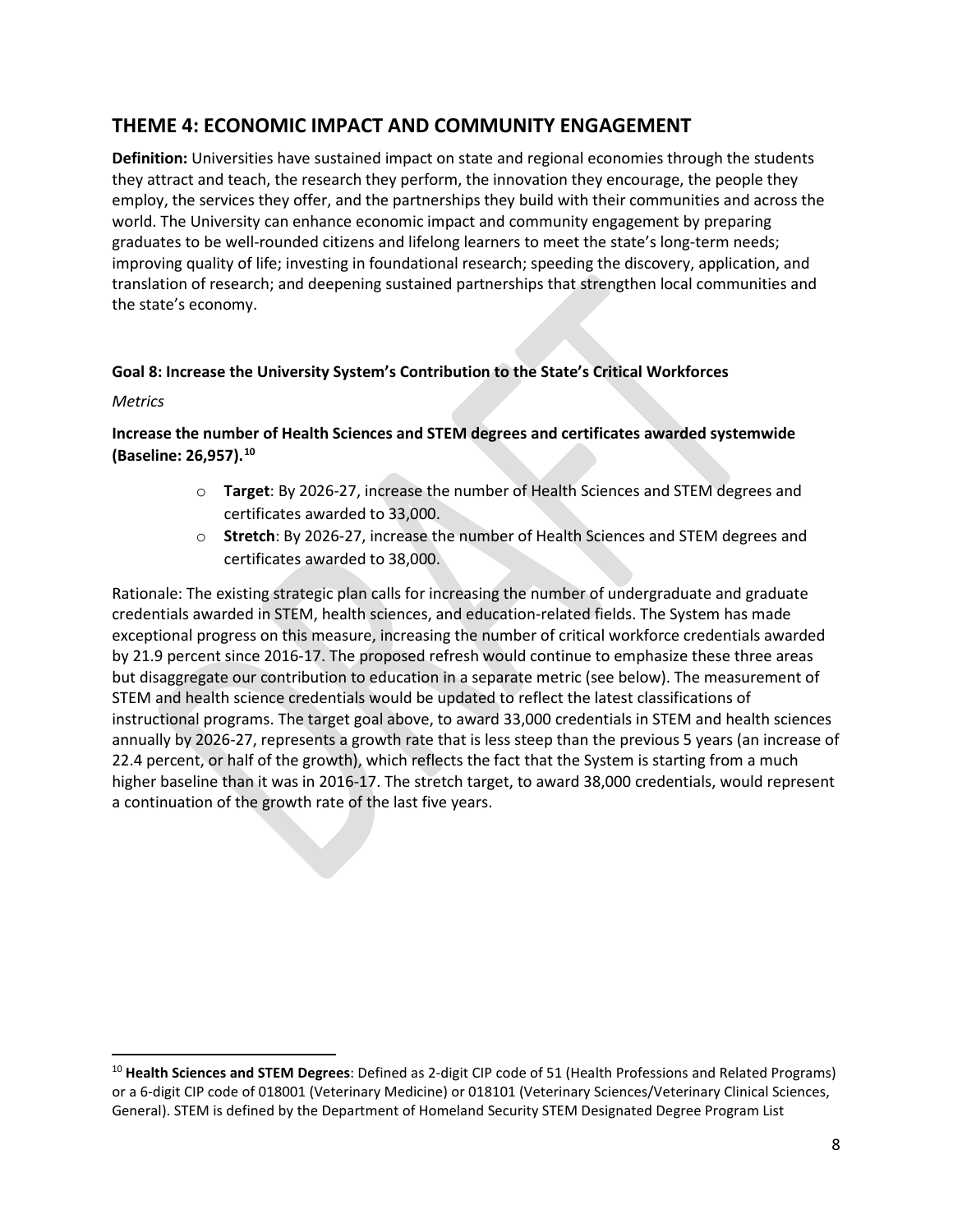# **Increase the number of graduates that go on to work in a public school in North Carolina. (Baseline: 4,643) [11](#page-11-0)**

- o **Target**: By 2026-27, increase the number of UNC System-Educated 1st Year Public School Employees to 4,800.
- o **Stretch**: By 2026-27, increase the number of UNC System-Educated 1st Year Public School Employees to 5,000.

Rationale: Retirements (including early retirements) and attrition increased slightly in North Carolina public schools, according to a March 2022 report by the North Carolina Department of Public Instruction (DPI). This same report notes that employment in public schools remained stable during the first 12 months of the COVID-19 pandemic but may change with more recent data. The proposed targets reflect recent increases in Educator Preparation Program enrollments and programs designed to encourage more North Carolinians to pursue a career in the public schools (i.e., NC Teaching Fellows, NC Principal Fellows). To smooth outlier years (2019 and 2020), System Office staff used a three-year average of historical data, which indicated a 2.8 percent increase in the number of UNC System graduates entering the K12 public schools between 2017-2019 and 2019-2021. The target and stretch goals reflect increases of ~4 percent (4,800 1st year educators, matching the count in 2019) and 7.7 percent (5,000, a faster rate of growth than the most recent years), respectively.

### **Goal 9: Increase Research Productivity**

*Metrics:*

## **Increase sponsored research and licensing income (Baseline: \$1.75 billion). [12](#page-11-1)**

- o **Target**: By FY27, increase sponsored research and licensing income to \$2.0 billion.
- o **Stretch**: By FY27, increase sponsored research and licensing income to \$2.1 billion.

Rationale: UNC System engagement in research and related activities drives economic growth and development in our state by generating external research funding for our universities; attracting talented faculty and students; and generating commercialization opportunities, patents, and start-up firms. The proposed metric above is consistent with the current strategic plan, under which the System saw sponsored research and licensing income grow 2.7 percent per year on average over the last five years. The target goal above (a total of \$2 billion) reflects a continuation of this growth trend from the baseline year through 2026-27. The stretch goal aspires to outperform historical trends by increasing total sponsored research and licensing income by 20 percent over the baseline.

<span id="page-11-0"></span><sup>11</sup> **Graduates Entering NC K12 Schools**: Includes individuals that earned a degree or licensure/certificate from a UNC System institution (either undergraduate, graduate, or both) that enter their first year as a certified classroom teacher, assistant principal, principal, or other certified staff (i.e., those working in social services, health services, attendance counseling, guidance services, media services, nurses licensed through NCDPI, speech services, audiologists, school psychologists, teacher mentors, and instructional coaches/facilitators) in a public k-12 school in North Carolina. Baseline reflects a three-year average over 2017-2019.<br><sup>12</sup> Sponsored Research and Licensing Income: The amount of revenue from research and development sponsored

<span id="page-11-1"></span>program awards and licensing income in a given fiscal year. Reporting guidelines for sponsored program awards and licensing income are identical to those used in the annual UNC Report to the President on Research and Sponsored Programs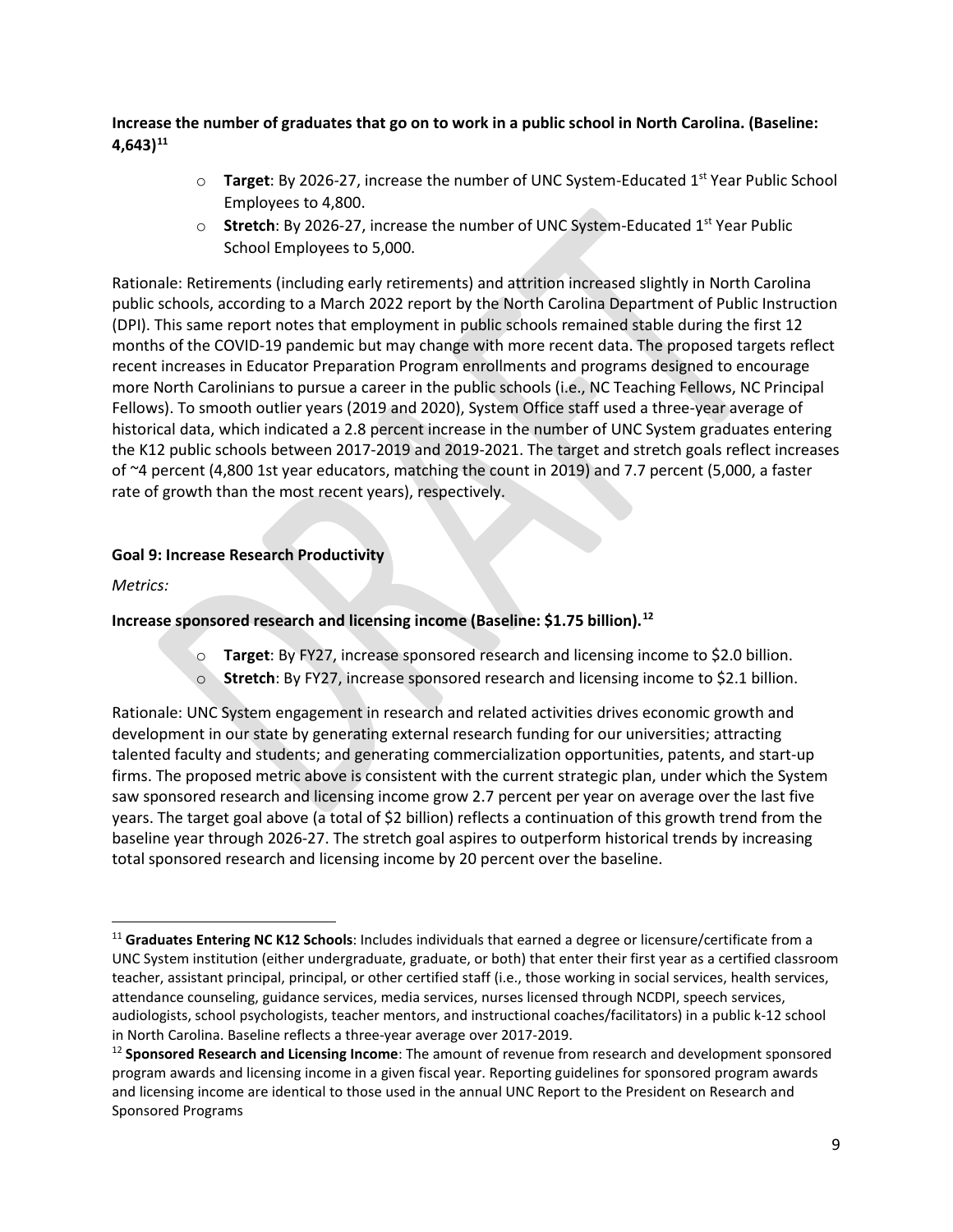#### **Goal 10: Increase Military Partnerships**

*Metrics:*

## **Increase the number of military partnerships across the System (Baseline: 12). [13](#page-12-0)**

- o **Target**: By 2026-27, increase the number of military partnerships to 20.
- o **Stretch**: By 2026-27, increase the number of military partnerships to 25.

Rationale: The Committee on Military and Public Affairs has documented that the military community is a major asset to the state of North Carolina and the UNC System. Military partnerships support all aspects of the UNC System's mission by enhancing visibility and recruitment for UNC System institutions; providing military-affiliated students with access to trainings, professional development, and networking opportunities; funding research and development; and supporting the growth of the state's military economy. Increasing the number of partnerships will continue to benefit both the UNC System and the entire state.

<span id="page-12-0"></span><sup>13</sup> **Military Partnerships**: Defined as (1) a formal, signed partnership agreement (signed by senior leadership on both sides) AND (2) the transfer of resources or knowledge.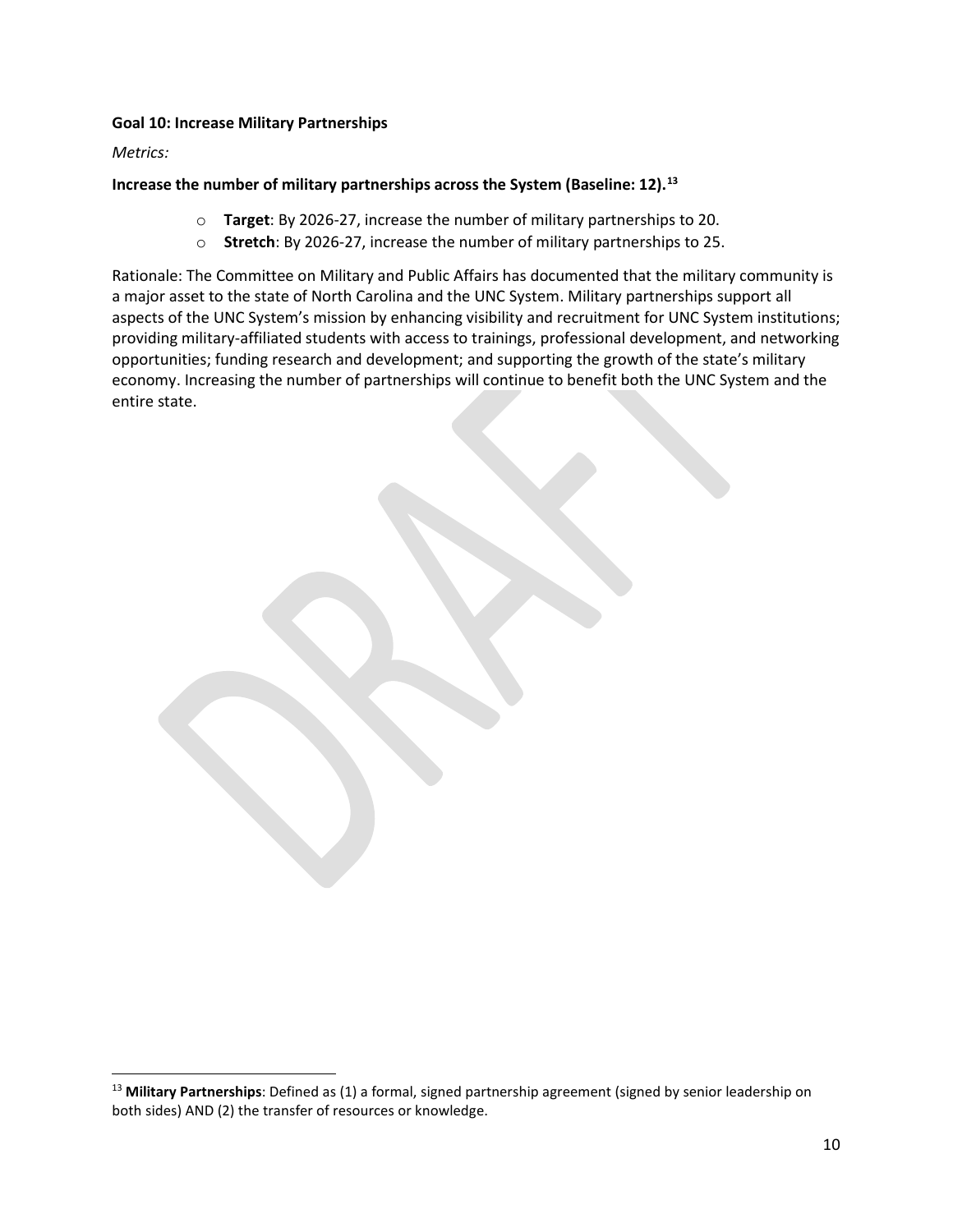# **THEME 5: EXCELLENT AND DIVERSE INSTITUTIONS**

**Definition:** The System's constituent institutions are individually distinct and mission-focused and collectively comprise an inclusive and vibrant System committed to excellence and the fullest development of a diversity of students, faculty, and staff.

## **Goal 11: Improve the Employee Experience**

*Metrics:*

**Increase the positive response rate on the employee engagement survey to meet or exceed the benchmark for four-year public universities.**

**Add survey items to the employee engagement survey that relate directly to employee mental health and wellbeing.**

Rationale: As part of the previous strategic plan, the System conducted a biennial Systemwide employee engagement survey to measure workplace satisfaction. The proposed goal above calls for continuing these biennial surveys to measure improvement in key employee engagement metrics, including job satisfaction, compensation and benefits, and professional development.

### **Goal 12: Improve Faculty and Staff Retention**

*Metrics:*

## **Decrease voluntary turnover[14](#page-13-0) rate overall and among faculty and staff**

- **Target:** By 2026-27, return to typical turnover levels (as measured by average voluntary turnover in 2017-18 and 2018-19).
	- All Faculty & Staff Baseline (21-22 Projected<sup>15</sup>):  $11.8\%$ 
		- o **Target**: 6.6%
	- Staff Baseline: 14.9%
		- o **Target:** 8.1%
	- Faculty Baseline: 4.5%
		- o **Target:** 3.0%

<span id="page-13-0"></span><sup>&</sup>lt;sup>14</sup> Voluntary turnover includes employees that chose to leave their institution. This metric includes employees that moved from one UNC System institution to another. This does not include *involuntary turnover* (management decision to end employment such as discharge, discontinuation of appointment, and reduction in force) or *other turnover* (retirement, death, or inability to return to work for medical reasons).<br><sup>15</sup> The 2021-22 baseline includes actual voluntary turnover data for July 2021 through March 2022. For the

<span id="page-13-1"></span>remainder of the fiscal year, System Office human resources staff projected turnover assuming a consistent inflation of separations from reported months.